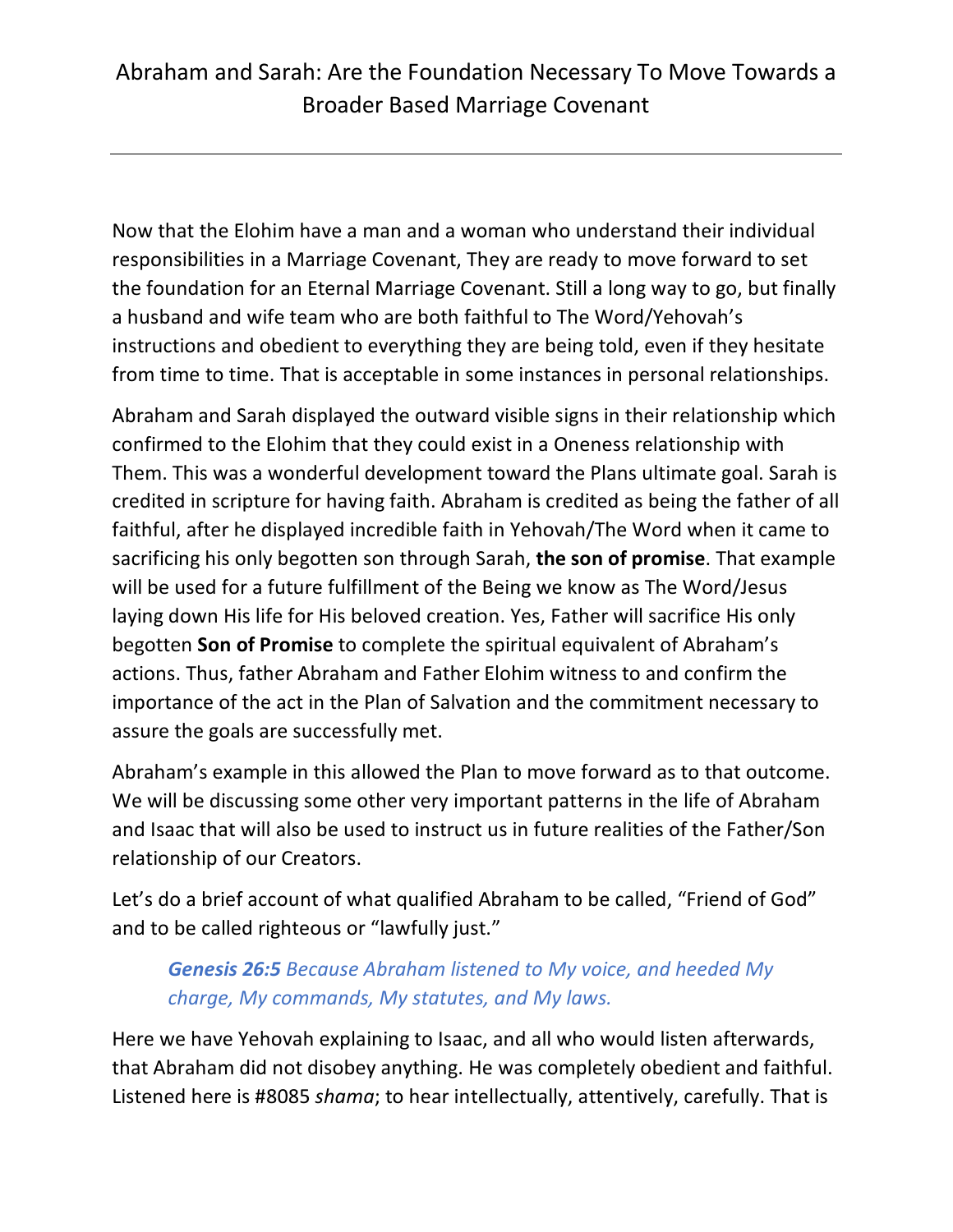what he did when Yehovah talked to him. He was told to leave everything he had and move to a land he knew not! He was careful to do so. "Heeded My charge, commands, statutes, and laws." His *mishmereth* #4931, *mitzvah* #4687, *chuqqah* #2798, and *towrah* #8451. The Elohim list all of these so that no one can claim Abraham missed something important to be kept in his timeline of the Plan. **Their relationship of being One as a Creator and a man is simply amazing as well as inspiring**.

**Abraham kept every observance, function, fixed appointed time in creation, and body of laws given to Him.** Follow these words through in a word study and see the impact they have for us in our walk to qualify to be the friend and Bride of Christ/Messiah. Just look at the word *statute* here in **Genesis 26:5** as an example. It encompasses:

- 1. The ordinances of Heaven set by the Elohim at creation **(Jeremiah 33:25),**
- 2. The ordinances of the times of harvest and rainfall **(Jeremiah 5:24),**
- 3. The ordinances of all the appointed times of meetings or festivals in the yearly cycle (Passover, **Exodus 12:14**; Unleavened Bread, **Ex 12:17**; Feast of Tabernacles, **Leviticus 23:41**; Atonement, **Leviticus 16:29**).

God said Abraham kept every one of them which He was told to keep, both he and his household. **To be children of Abraham in faith, we are expected to do exactly the same thing.** He understood what the appointed times in nature were, and the appointed times of meeting throughout the year. **Which ones did he actually keep? It does not matter! For the Elohim have told us he did whatever was asked of him in a very guarded manner**. He was very careful like Abel and not careless like Cain. Abraham was honored greatly by his Friend for doing so. We are expected to do exactly the same contrary to modern little "c" Christianity's thinking and their prognostications.

# **The Plan through Isaac**

# **The Pattern of Father Seeking a Bride for His Son from His own kind**

Isaac will also be in Covenant with Shadday El as His father was, but first, a qualified bride is sought for Isaac the son of promise, **by his father**.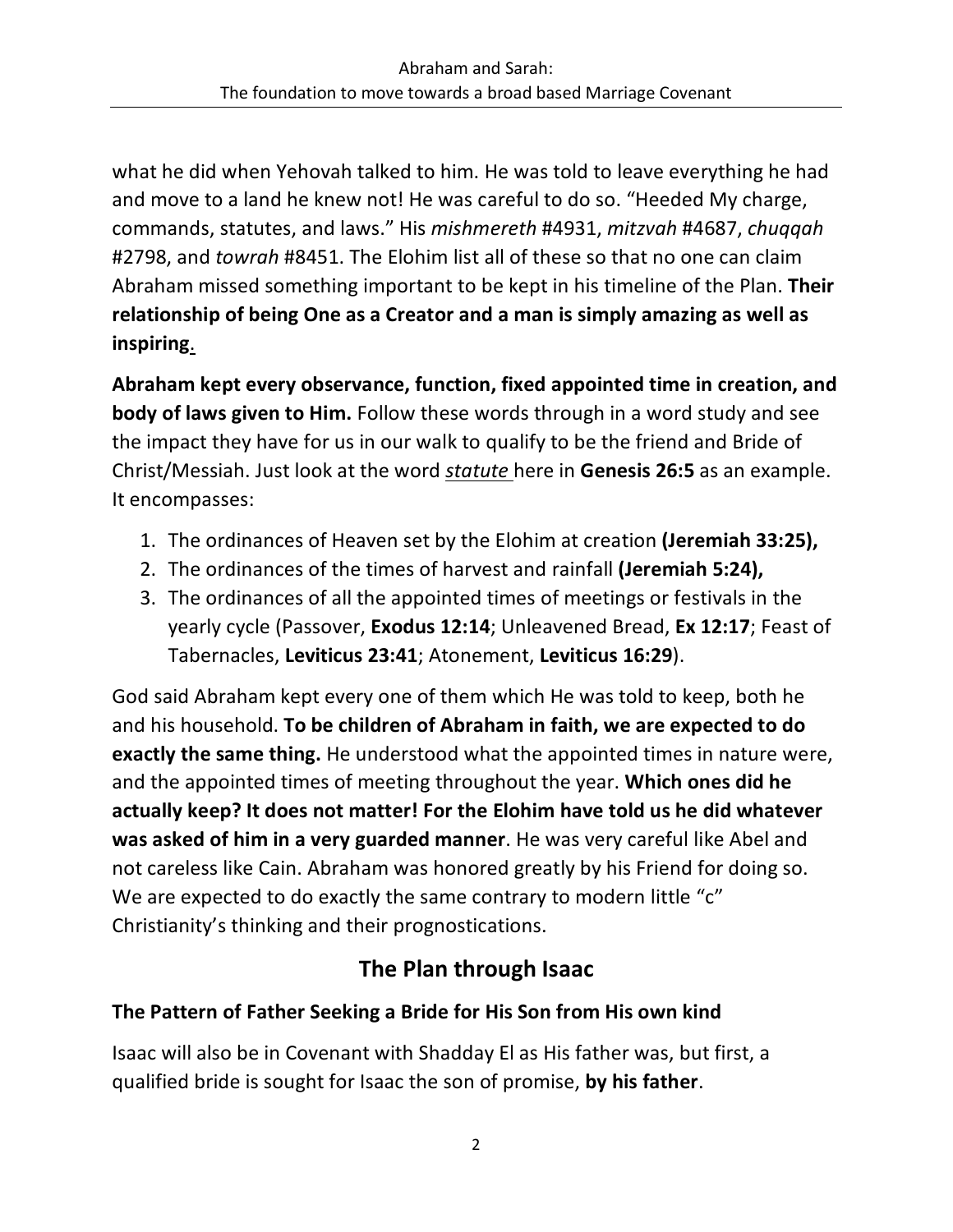*Genesis 24:1-4 And Abraham was old, going on in days, and the Lord*  (Yehovah) *had blessed Abraham in all things. And Abraham said to his slave* (Eliezer)*, the oldest in his house, who had been given authority in all. Please put your hand under my thigh, and I will cause you to swear by the Lord* (Yehovah*) the God* (Elohim) *of the Heavens and God* (Elohim) *of the Earth, that you will not take a wife for my son from the daughters of the Canaanites* (meaning: people who will be subdued into subjection) *among whom we dwell. But you shall go to my country and to my kindred and take a wife for my son, for Isaac.*

Here we have another very important pattern starting in the life of Abraham and his son which will have a spiritual equivalent to it in the future timeline of the Plan. **Abraham was the one seeking out a bridal candidate for his only begotten son of promise**. He did not do so for Ishmael. **The primary qualifying rule was that she was to be of his kindred, of his place of origin after his seed.** That is exactly what Father has and is doing under the terms and conditions of this Second Marriage Covenant we are qualifying under. **For an individual to be considered for marriage to Fathers Son of Promise, the Second Adam, they will have to be after Fathers kind after His seed.** That is one of the basic laws and patterns set in creation in Genesis chapter one which we looked at earlier in this study. It is also very important in our current timeline of the Plan.

**All four flesh types have the command to be fruitful and multiply after their own kind. That is the example the Elohim have set as one of Their goals in this creation, so we are not to be ignorant as to Them endeavoring to create beings after Their kind**. This was not the case in the first creation, the Angelic creation. This is a course correction from that first attempt which did not come to a satisfactory completion of the desired outcome for all. There was no procreation among the angels as we covered in an earlier section. We on the other hand are created in the image and likeness of the Elohim on a physical existence, with the hope of transitioning to the spiritual.

The Second Adam will be marrying the Second Eve as stated often in this study of the Plan (Rev 19:7-8) and they will become fruitful and multiply spiritually in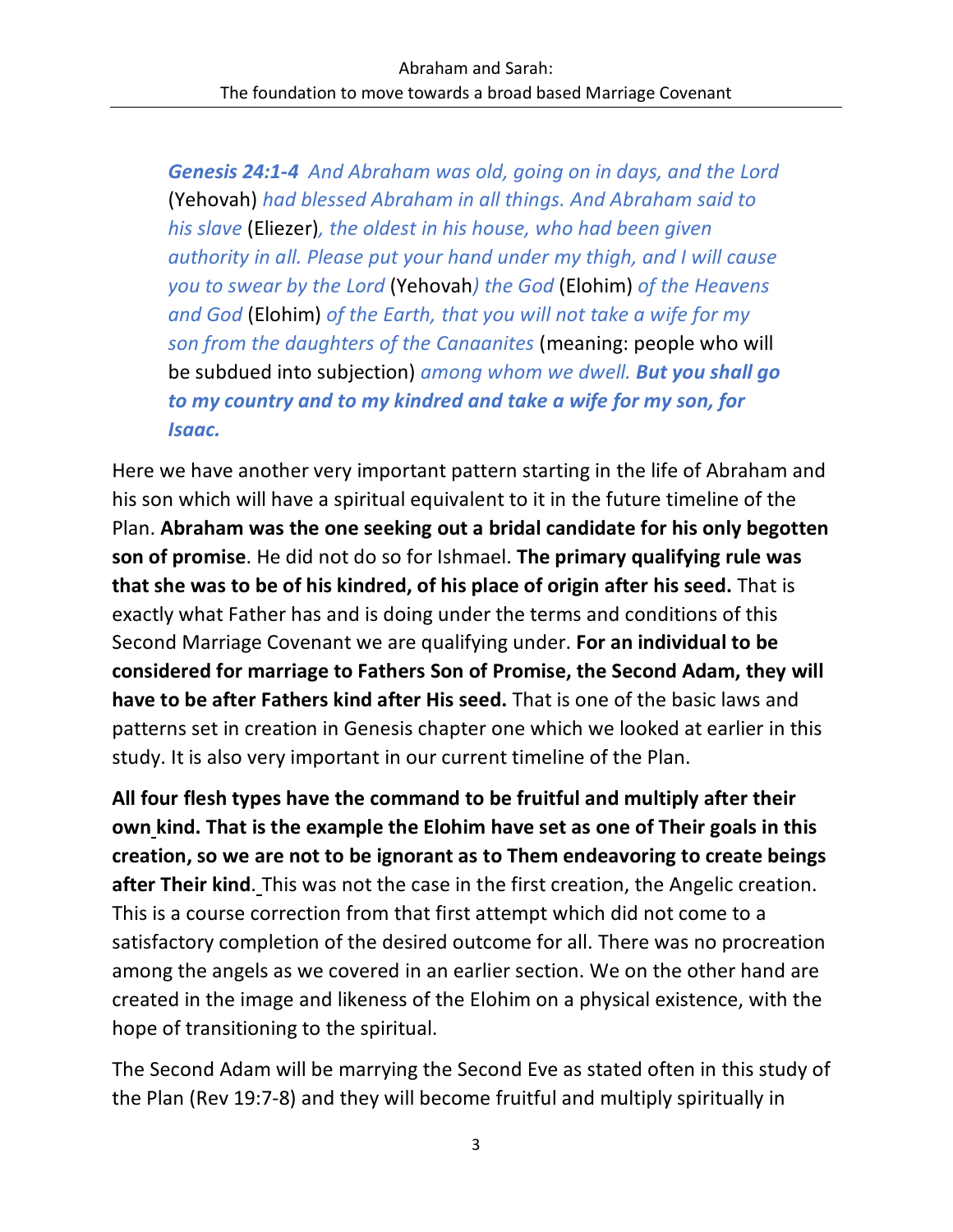Fathers household (Jer 3:17-20). This is all detailed in patterns in creation as to why They planned it this way. There is a purpose to everything they do. Mankind has a very special purpose as to why they were created in the image and likeness of the Elohim, the US of Genesis and John.

*Romans 1:19-20 Because the thing known of God* (Elohim) *is clearly known within them, for God* (Elohim) *revealed it to them; for the unseen things of Them* (Elohim/Godhead) *from the creation of the world are clearly seen, being understood by the things made, both Their eternal power and Godhead, for them to be without excuse.*

This is a mystery to most, but should not be to those who have the spirit of God instructing them. It is a very simple premise if we just believe what They tell us. **Following the pattern set by Abraham; we witness Father calling or drawing near, a bride for His Son, His only begotten Son of Promise under the terms and conditions our Second Marriage Covenant.** 

*John 6:37 All that the Father gives to Me will come to Me, and the one (actually) coming to Me, I will in no way cast him out.* (We do that ourselves)

*John 6:65 And He said, for this reason I have told you that no one is able to come to Me except it is given to him by My Father.*

Once again, it is easy to see this pattern in scripture. Christ is in full agreement with Father, that Father will decide who the candidates for His Bride will be in the first part of the process. Tie this in with the pattern started with Abraham in selecting a bride for Isaac and how Abraham was willing to sacrifice his only begotten son of promise. These two initial events are benchmarks which will be repeated in patterns in the relationship between the two Elohim, Whom we know in our timeline of the Marriage Covenant as the Father and the Son.

*John 17:6 I have revealed Your name* (Father) *to the men whom You have given Me out of this world. They were Yours* (first*), You gave them to Me* (second)*, and they have kept Your word.*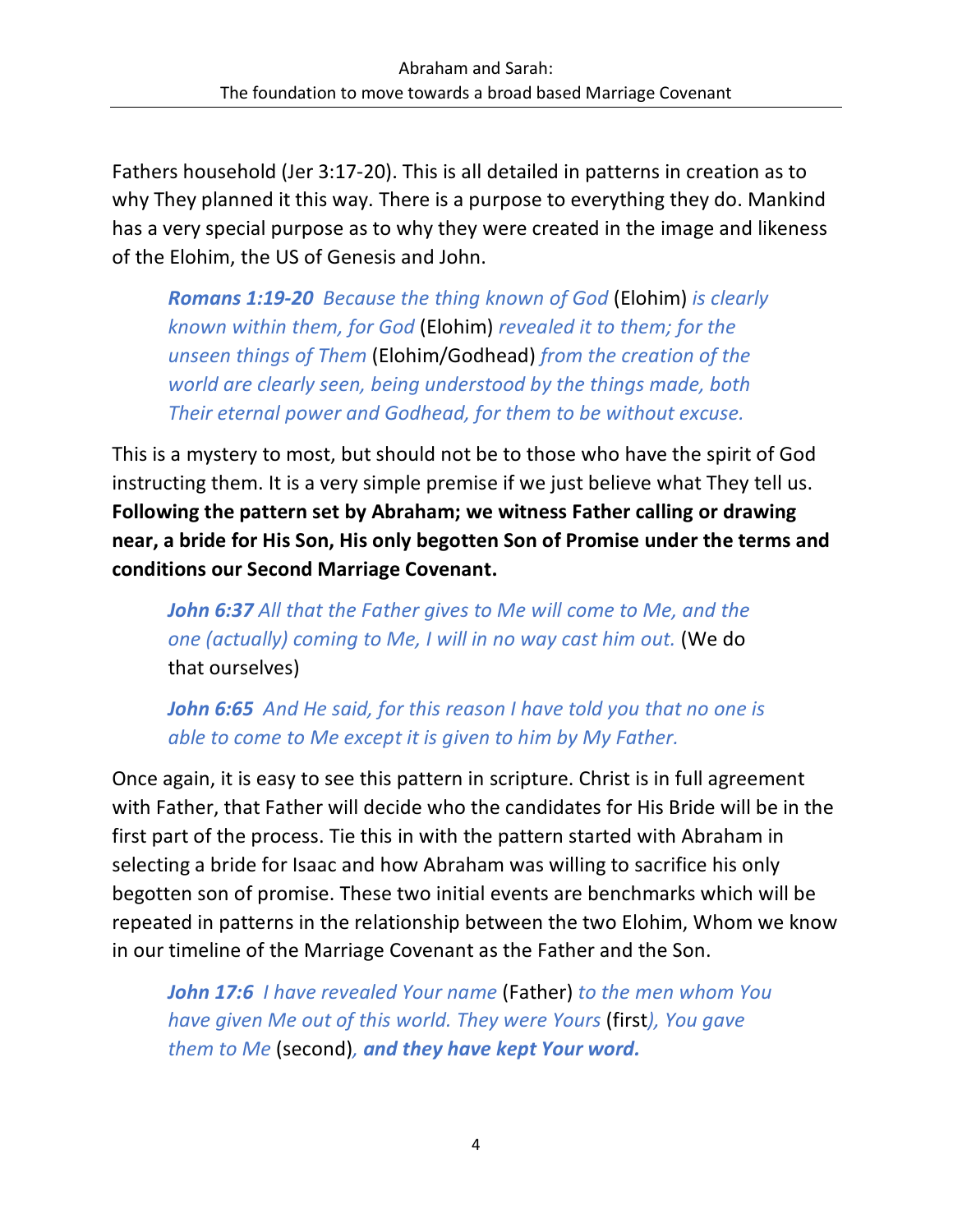The entire process is about qualifying. *Before they were given to Christ as members of His body as His betrothed, they had understood, listened to, and enacted upon the Household Rules of Father in their lives*. There is a designated process in place, which must be followed. Abraham did the same thing; he kept all that the Elohim had instructed him to keep. This is not "*skip to the lou my darling*." **It is intense and requires us to guard what we have been given**. We are being offered the tree of life through our Lord and Savior, Jesus the Christ. **On top of that we are being called to undertake the function, the responsibilities that a wife and mother perform in the household.** This knowledge is lost to most for they have not received the call from Father. We will talk about that later in the study.

# *1 Corinthians 1:9 God* (Father) *is faithful through whom you were called into the companionship of His Son, Jesus Christ our Lord.*

We are drawn to, or called to Christ, as a candidate to be part of the Bride by Father. That is the natural order of things or at least should be. We need to be of Father's kindred first before we can move forward in having a marriage relationship with His Son. Father leads us with His spirit at the onset. He leads us to desire to be baptized as the next step in the process. If we respond favorably, He grants us to be led by His spirit which assists us and strengthens us as we need to overcome all the obstacles which will be thrown in our way by the prince of the power of the air, our adversary the devil. **If we reach the point that we are respectful of {Father's Household Rules} of conduct, we are then deemed His children**. Lots of people have gotten to that stage but many have been aborted by Satan and his minions. They are turned aside by cunningly devised probing's of the minions of the devil. However, if we get to the state of mind of obeying Father's will, we are actually children of Father, but not yet heirs with Christ.

During that step prior to Baptism, we will have willingly and truthfully repented of our part in the necessity for Him to shed His blood. We are baptized into His death and raised into His life with Father, as a new creation of sorts, still flesh and blood but grafted into Fathers kind with His spirit dwelling in us. Once again, we need to follow through on being baptized into Christ's death and raised into His life, His body, so that we can in earnest, attempt to show we are going to be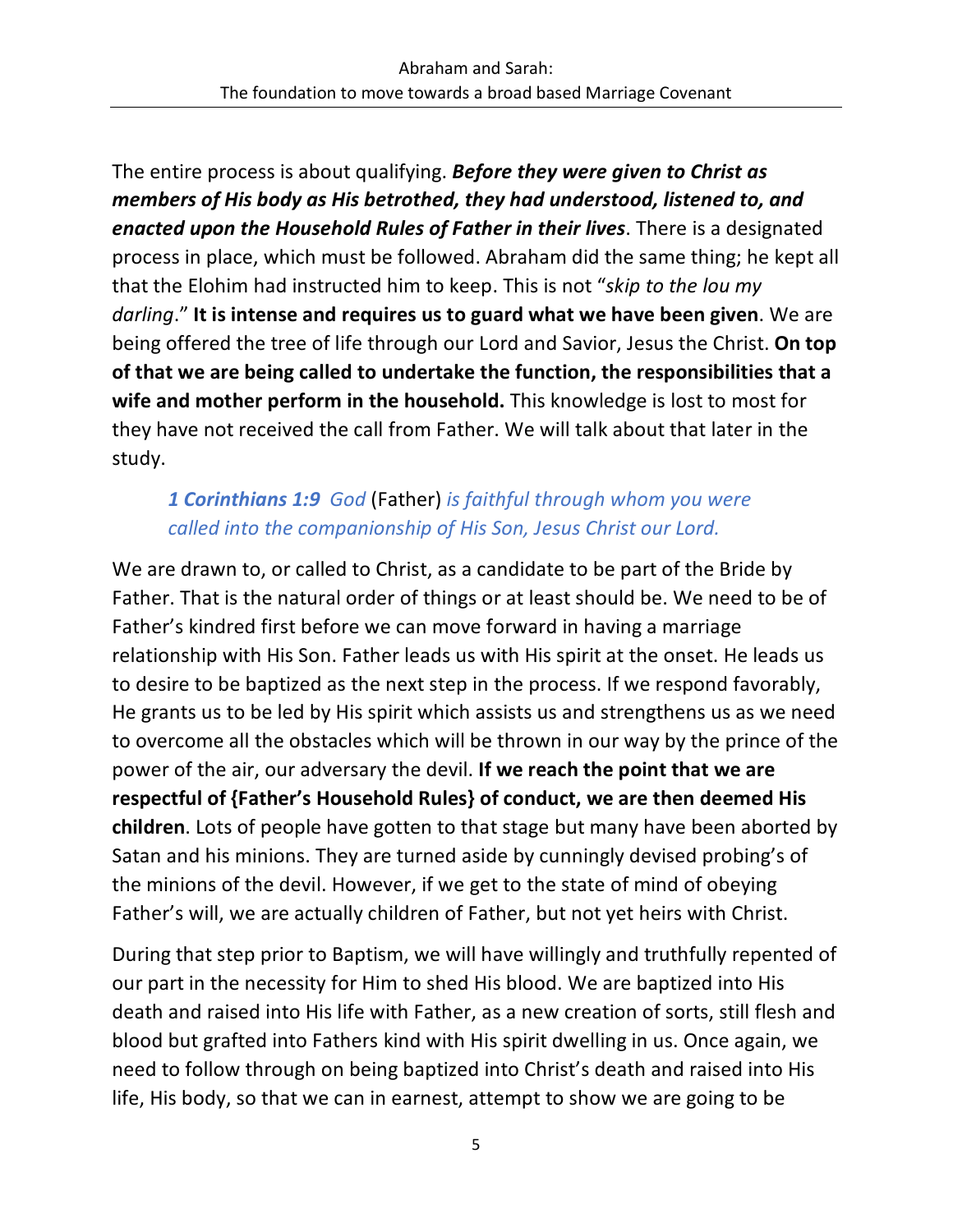faithful to Him in our betrothal. Willingly yielding to Him in everything. When we rise from the watery grave, we behold a magnificent opportunity in which our Fathers spirit will dwell in us and also the spirit of our Savior/Husband as well. We will need all the assistance we can receive from Them to keep loyal, obedient, and faithful to our calling. Many obstacles are ahead. This is a wonderful pattern spelled out in **John 1:16**

*John 1:16 And out of His fullness we all received favor and acceptance, for favor and acceptance are on top of favor and acceptance.*

**First, we need to receive Father's favor and acceptance (grace) before we can move onto Christ's favor and acceptance.** *It is two staged*. Not all who are called by Father will be willing to endure and pay the cost. **Matthew 22: 1-14** is a recap of the entire Marriage Covenant process for Israel, both First and Second Marriage Covenants. We will cover it in detail later in the study but for now verse 16 confirms this point that just because you are called does not mean you will finish the journey.

#### *Matt 22:16 For many are called, but few chosen.*

Christ will do the final choosing as to who will be qualified to spend an eternity with Him as His helpmate in Father's Household. It is a careful and detailed process of meeting all the expectations with our own individual gifts being enhanced by Him. He will not be quick to say you are an appropriate bride. He will be watching our works which speak volumes to Him about what is in our heart.

### Back to **Genesis 24:4-5**

### **The Pattern of Rebekah**

*Gen 24:4-5 And the slave said to him, perhaps the woman will not be willing to go after me to this land; shall I indeed bring back your son into the land where you came out of?*

This is a process of personal choice, there is no pulling or dragging to the Marriage Supper in any of it. And, there is no turning back to where we came from. It is all or nothing. It is a very big test of character for the bride to be faithful in. She must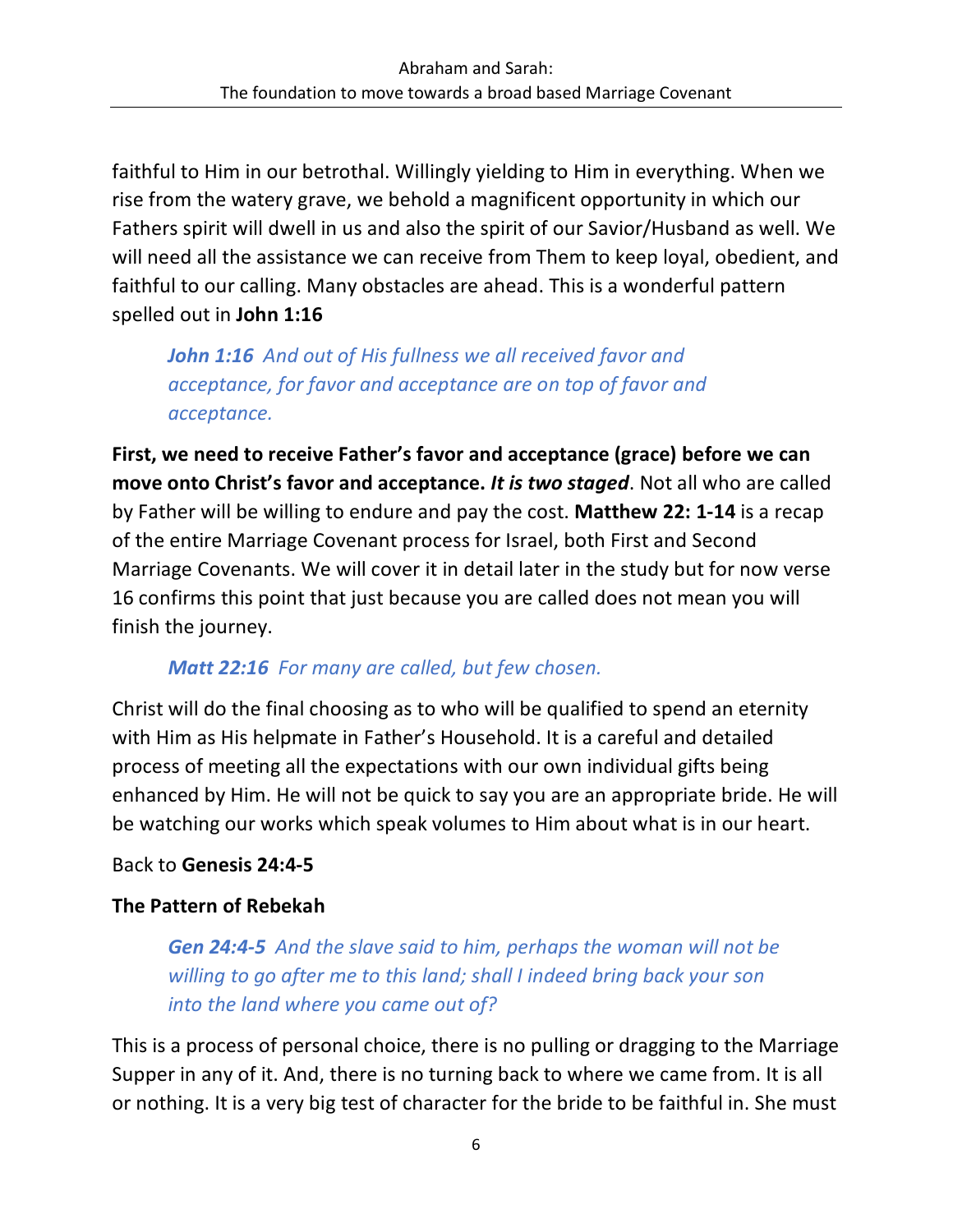be willing to leave all of her family to journey to an unknown land to her and to an unknown family.

## *Gen 24:6 And Abraham said to him, take heed for yourself that you do not take my son back there.*

Satan would have loved that to be the outcome for Isaac, to journey back to the place his father had left behind with all its pagan entrapments. There will be lots of trials for everyone along the way. Satan will do everything he is allowed to do to turn us back to where we came from, started our journey from. One of the primary deceits he uses is taking scripture out of context to convince us there is another way. We will be covering that later, for he has had his minions busy working at that and in fact re-writing the scriptures for a long time.

**Please keep in mind the pattern presented here; first, we need to become children of Father before we can be considered to be an acceptable candidate for the second part of our calling.** There is ample opportunity to turn back from this journey at any time. We must not do that! Rebekah never looked back and did not stumble en route to her future husband.

Reading on further in this chapter we see that a pleasing candidate is found quickly; based on her clearly visible actions to a stranger, the slave of Abraham. **She was willing to serve him and his animals before she served herself.** That is very important to the character the Elohim are looking for. Our commitment will be forever and will be tested to the extent They will know we will not walk away from it. It will have many obstacles in the way which are designed to test our resolve and distract us from serving others regardless. We need to be patient and grow in the favor and acceptance extended to us. We are about to read of a patterned behavior facing all who are called to start the journey.

*Genesis 24:55-58 And her brother and her mother said, let the girl stay with us ten days perhaps* (or maybe more)*. Afterwards she may go.* (not: "will go") *And he said to them, do not delay me, for the Lord*  (Yehovah) *has prospered my way. Send me away that I can go to my master. And they said we will call the girl and ask of her mouth.* (They had not even talked to her on the matter, didn't want her opinion on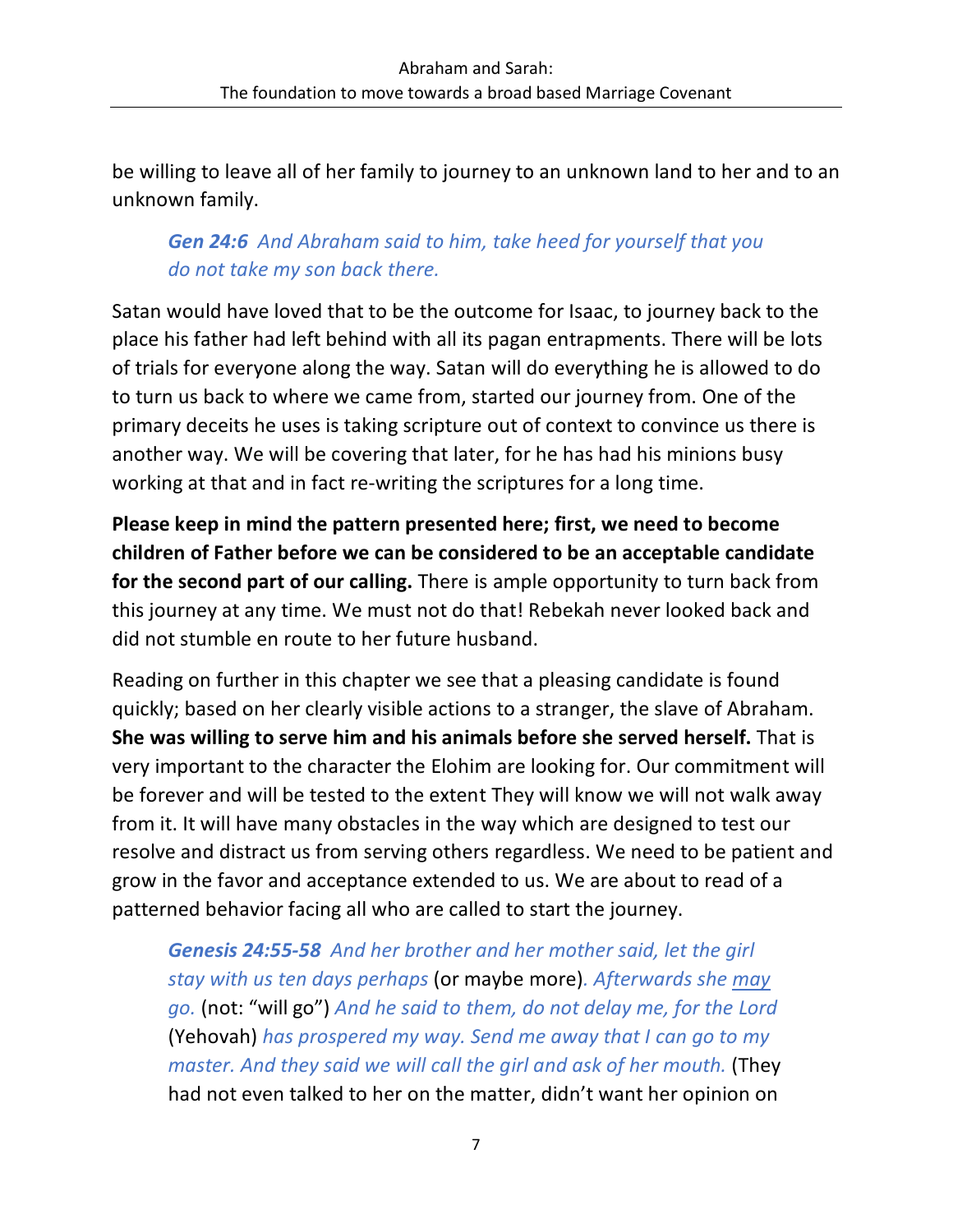it, and they tried to make a delay in the decision.) *And they called Rebekah and said to her, will you go with the man? And she*  (immediately) *said, I will go!*

All who are called to the marriage supper need to be as decisive as Rebekah was. She did not hesitate. Unfortunately, interference by family and friends is the most frequent cause of failure to answer Father's call. He uses His spirit to lead us on the journey to becoming His children. Satan is at the door waiting to pounce. As the prince of the power of the air, he convinces family members to oppose the decision to undertake the journey. Usually with the ploy: "*just don't decide right away, lets all talk about this, lets seek others advice who know about these things.*" The filth of Satan does not miss a dirty little cunning trick. All too often he is successful in creating failure from the start through his willing minions, who want the one being called to reject it, and come back to the comfort of their worldly pagan practices.

*Matthew 10: 34-37 Do not think* (for one moment) *that I came to bring peace on earth. I did not come to bring peace, but a sword.* (Just think, Christianity professes exactly the opposite for the most part) *I came to alienate a man from his father, and a daughter from her mother; and a daughter-in-law from her mother-in-law. And a man's enemies will be those of his own household. He that loves father and mother over Me is not suitable to Me. And he that loves son or daughter over Me is not suitable to Me.*

That pattern stays the same until the end of the Second Marriage Covenant. He is not instructing us to desert our families. He is making it clear that when Father calls, we need to put that calling above all else. If we are pushed to make a choice by our family members then it must be for Him.

*Genesis 24:63-67 And Isaac had gone out into the field to meditate as it turned to evening.* (The Son of the Father did that same thing often) *And he lifted up his eyes and looked, and Behold! Camels were coming* (10 of them)*. And Rebekah lifted up her eyes and she saw Isaac. And she quickly dismounted from the camel.* (Not a good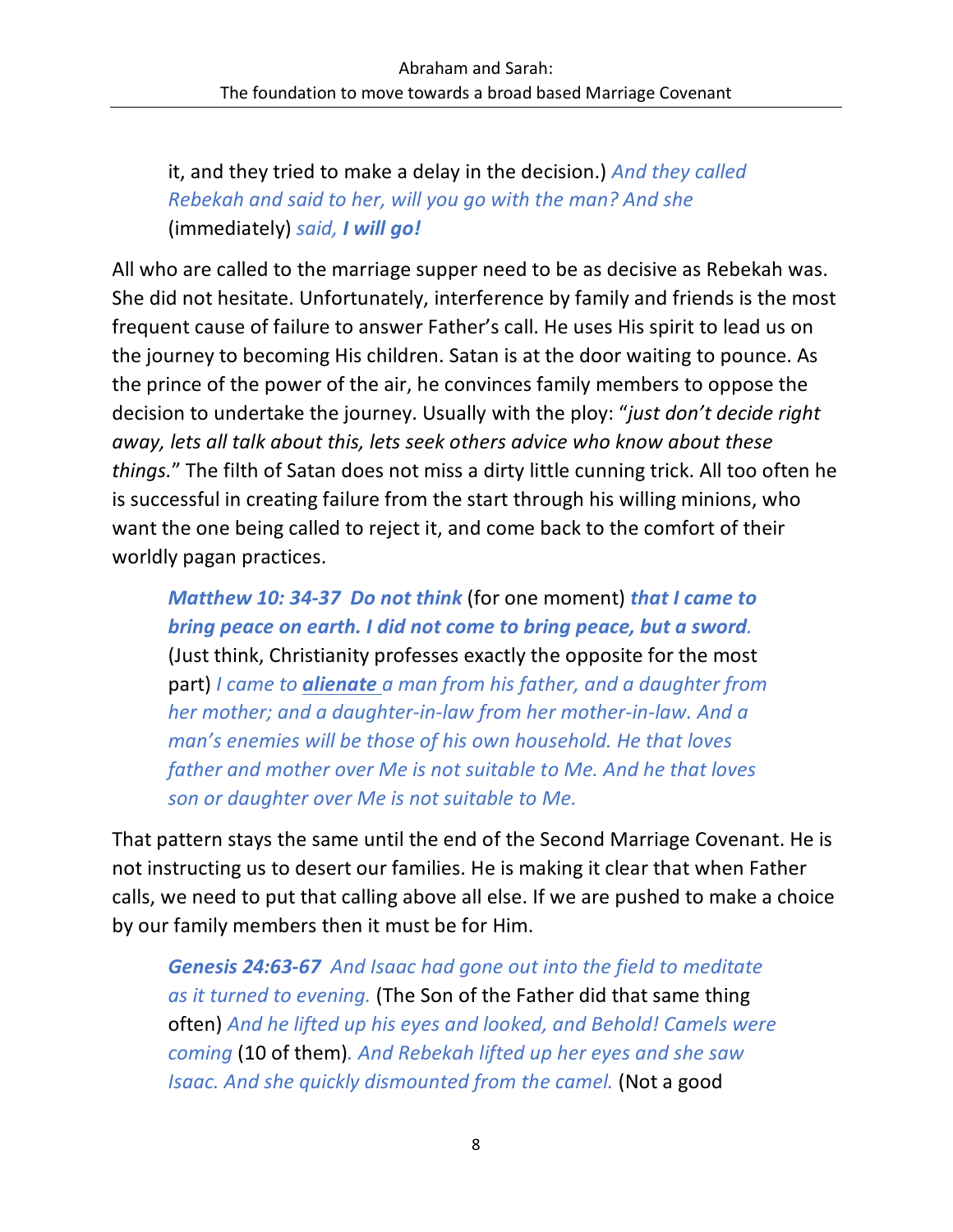position to be in when meeting your potential husband, straddled over a camel) *And she said to the slave, who is this man who is walking in the field* (his father's field) *to meet us? And the slave said, it is my master. And she took and wrapped herself* (more appropriately)*. And the slave told Isaac all the things that he had done* (no doubt what Rebekah had done as well)*. And Isaac brought her into the tent of his mother Sarah. And he took Rebekah and she became his wife; and he loved her. And Isaac was comforted after his mother.* (had died)

Isaac did not jump the gun and say, "*give her to me, what are we waiting for*" did he? Oh no, he did not. He knew all about the character of the Canaanite women around him, so he listened to all his slave had to say, and most likely, asked lots of questions before he deemed Rebekah to be an acceptable wife. He was patient in all of this. **Rebekah's character had been established and made evident by her decisions and actions, which are called works**. Just think, she exhibited the same trait that Abraham had. Her faith in leaving everything; all her family and friends, to go to a land and new family she had only just recently heard about. We often have the same thing confront us when first called by Father, at least it is made to feel like that by some family members, like we are deserting them for something unknown. Our Savior has a different take on that.

*Matthew 19:29 And everyone who left houses, or brothers, or sisters, or father, or mother, or wife, or children, or lands, for My names sake shall receive a hundredfold, and shall inherit everlasting life.*

That is exactly what Rebekah did! That is exactly what Abraham had done! Isaac was convinced and made the commitment to be her husband in his fathers' household and the Plan will move forward with Rebekah. Her name actually speaks of it, "*Secured*." The woman needed for the next step in the Plan has been secured.

#### **The Pattern of Eliezer**

Before we move forward in this section, we need to bring to light another pattern which is found here, in the use of Eliezer, and its equivalent in the future for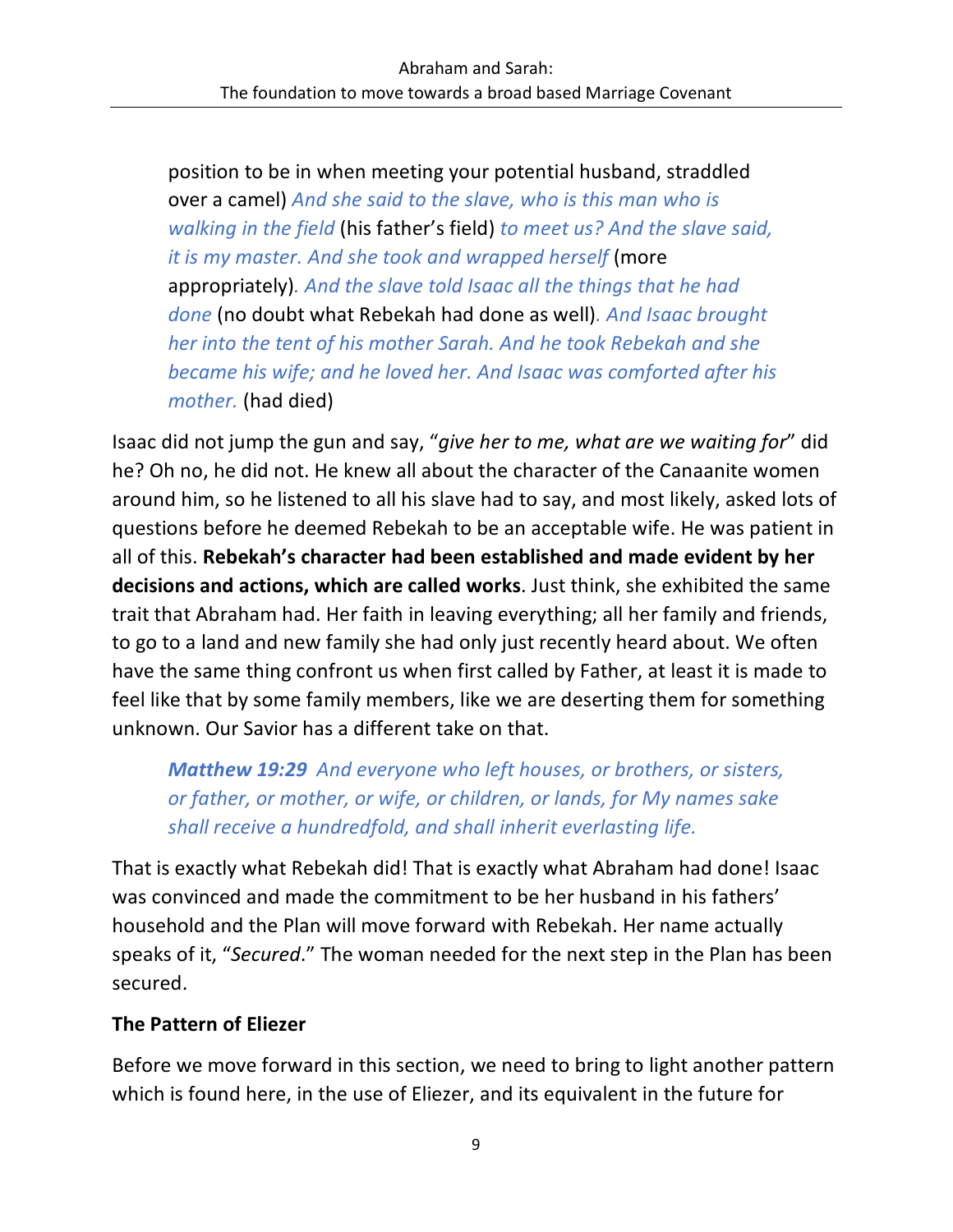securing the Bride of Christ. **Eliezer, when translated correctly in this context, means "***Gods helper***."** #410 and #5828 in Strong's. Abraham sent his slave to help and aid the candidate in her decision process and journey to the Promised Land and the son of promise.

Father does the equivalent in helping and aiding those who He calls to His Son. He uses His spirit to do so, it is the helper which assists us, it is the essence of what He is and composed of. His spirit gives us strength to be able to comprehend and keep Father's Household Rules. It also helps us in understanding we were responsible for the only begotten Son of Father having to die on our behalf. No pointing the finger at anyone else like Adam and Eve, and the serpent, for that matter. As we mentioned, being called by Father is part 1 of the process. Part 2 of the process starts after baptism and then not only Fathers spirit will dwell in us but also that of our Husband/Savior Jesus Christ. **In part 2 of the process we are not only children of Father, but also co-heirs with Christ, if we qualify to be His Eternal Helpmate**. John understood all of this and wrote about it often in many respects.

# *John 6:7 But I tell you the truth, it is advantageous for you that I should go; for if I do not go away, the helper/aid will not come to you. But if I go, I will send it (#846) to you.*

Helper/aid here is #3875 *Parakletos* which means; "*called to one's aid*." It was used in Greek society to designate one who was a legal advocate or one who pleaded another's cause in a legal matter. **Comforter is a bad translation**. The spirit of God is not a comforter to us, it is a helper to us and aids us in understanding the terms and conditions of our calling. **Most of the Protestant translators use their theological filter here to render #846 autos as "***him***" when it should be "***it***."** Earlier in this study we discussed earlier in this study how they often translate this word to make the scriptures conform to their erroneous understanding of things.

*John 14:26 But the helper, the spirit holy will be sent by the Father in My name, it shall teach you all things and shall remind you of all things that I said to you.*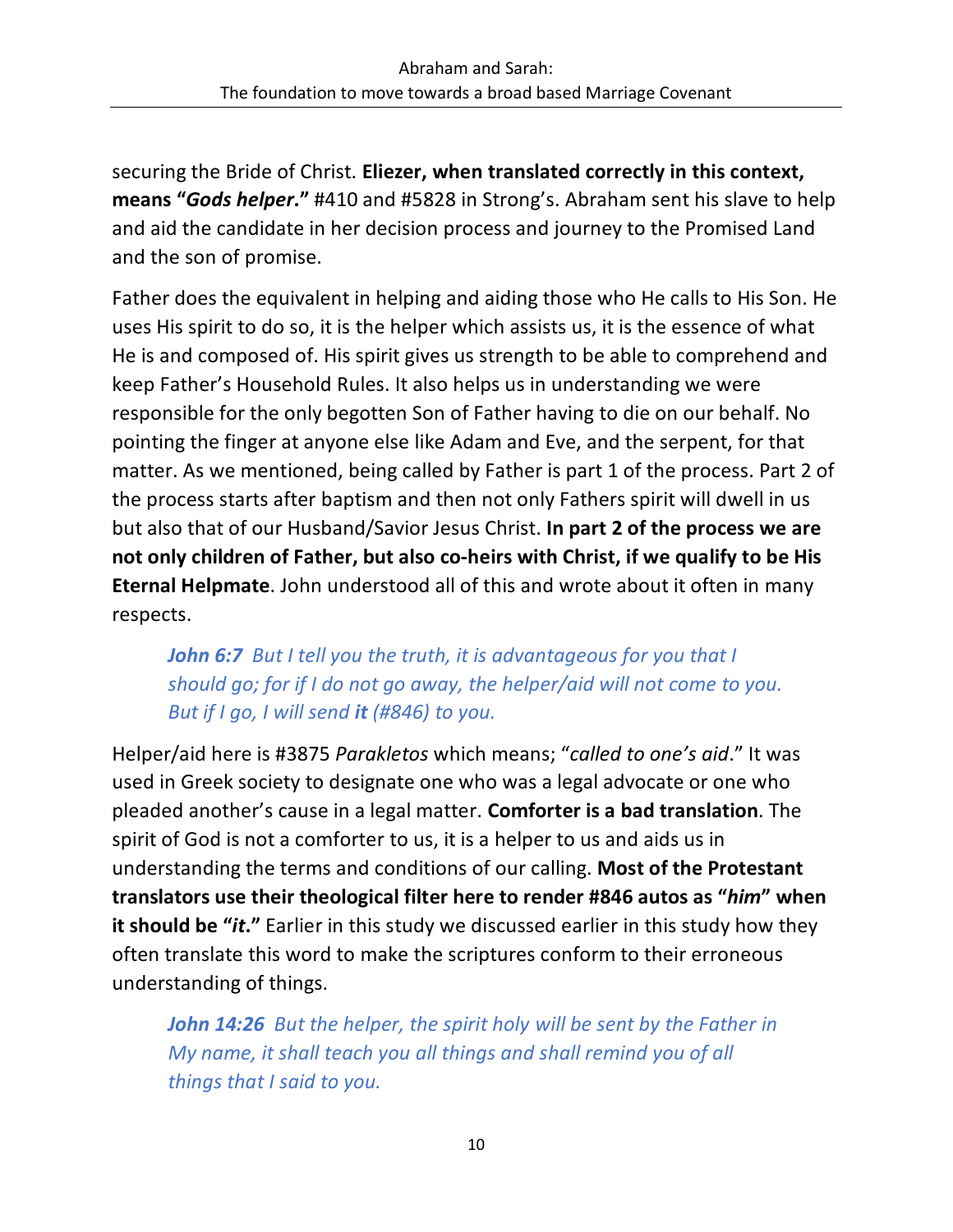Once again, these are very simple patterns to understand. We first come under the spirit of Father and under His favor and acceptance. Once we reach the goal set in that phase, we will move on to coming under the spirit of our Husband/Savior, Jesus Christ and under His favor and acceptance as well. At that time, we have both Father and Son dwelling in us. That will continue to be the case until we reach the goal of the Marriage Supper. Children of Father and Bride of Christ. **Our spiritual family!**

*Matthew 12:47-50 Then one said to Him, behold, your mother and your brothers are standing outside, seeking to speak with You. But answering, He said to the one speaking to Him, who is My mother? And who are My brothers? And stretching out His hands to His disciples, He said, behold, My mother and My brothers! For whoever shall do the will of My father in Heaven, that one is My brother and sister and mother.*

Let there be no mistake, that is what qualifies us to be children of Father and brothers and sisters with Christ. We are obedient to Father's Household Rules period! Just like Abraham and Sarah were. They qualified as a married team to move the Plan forward.

At age 175 Abraham died having been preceded in death by his wife Sarah. He was buried by two of his sons, Isaac and Ishmael, in the cave he had purchased to bury Sarah. The Plan will now move forward through the son of Promise, Isaac. **(Genesis 25:7-10)**

Life for Isaac was blessed in many ways but not in the way of children. Rebekah was barren for 20 years and then Isaac petitioned God about this and the Lord (Yehovah) granted him his request. Rebekah gave birth to twins, as to the timing of their births only, not as to visible features or mindsets. As most know the oldest was named Esau and the other Jacob. We will look into those names here in a moment. These two boys were as different as night is from day. **Genesis 25:23** instructs us that two nations would be coming from Rebekah's giving birth here.

Esau whose name should be translated "rough handling" will become the father of one nation which will bear his physical attributes, as well as his mindset.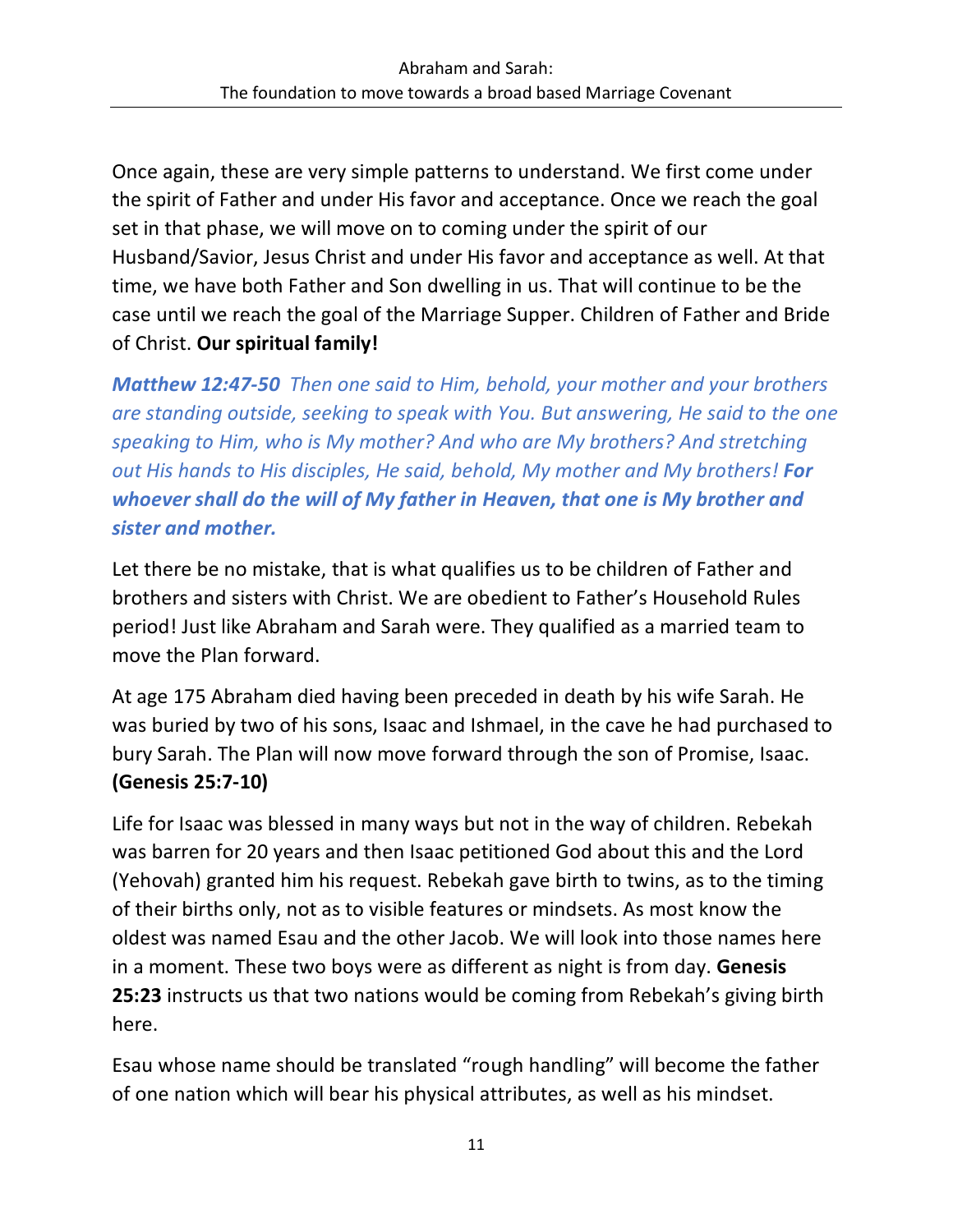Scripture tells us he was a bit of a whiner as well as someone who was impatient and rash in his actions.

On the other hand, we have Jacob. He was a conniving little fellow at times, and when supported by his mother Rebekah he even deceived his father. **Not a good development on Rebekah's part for she should have never put him up to it. That is an affront to her marriage vows.** Jacobs name is often said to mean supplanter or "one who grabs the heel." That can be right and somewhat accurate to a point. However, there is a much better translation and application of his name when put into an accurate context. His name is not a mistake. **He is the continuance of the son of promise**. As such he is the descendant of Adam and Eve. **The curse from the garden and the prophesy of it is on him as it applies to the seed to come.**

**Genesis 3:15** *And I* (The Word)*, will put personal hostility between you and the woman, and between your seed and her seed, He will grind your head, and you shall bruise His heel.*

Paul clarifies for us who The Seed will do this through.

**Romans 16:20** *And the God of peace will shatter Satan under your feet* (the second Eve) *shortly. The favor and acceptance of our Lord Jesus Christ be with you. Amen.*

**The Bride of Christ will be doing this very thing when she qualifies to be the Second Eve, the Eternal Helpmate in Fathers Household. She is of her Husbands body and her actions and works will defeat Satan and his minions, crushing their goal to trip her up and throw her off balance**. Jacob is the vehicle, the son of promise through whom the Seed of Promise will come. Two nations through Isaac and Rebekah of which one will be named Israel in time. For now, his name is Jacob or in this context of Genesis; "*one who attacks with the heal, or at the heel*." Both fit the context.

As most know, difficulties arose in the family and Jacob had to flee to the land of his grandfather Abraham's origin. It is on this journey that he was visited by God.

*Genesis 28:13-15 And, behold, the Lord* (Yehovah) *stood above it and said, I am the Lord* (Yehovah) *the God* (Elohim) *of your father*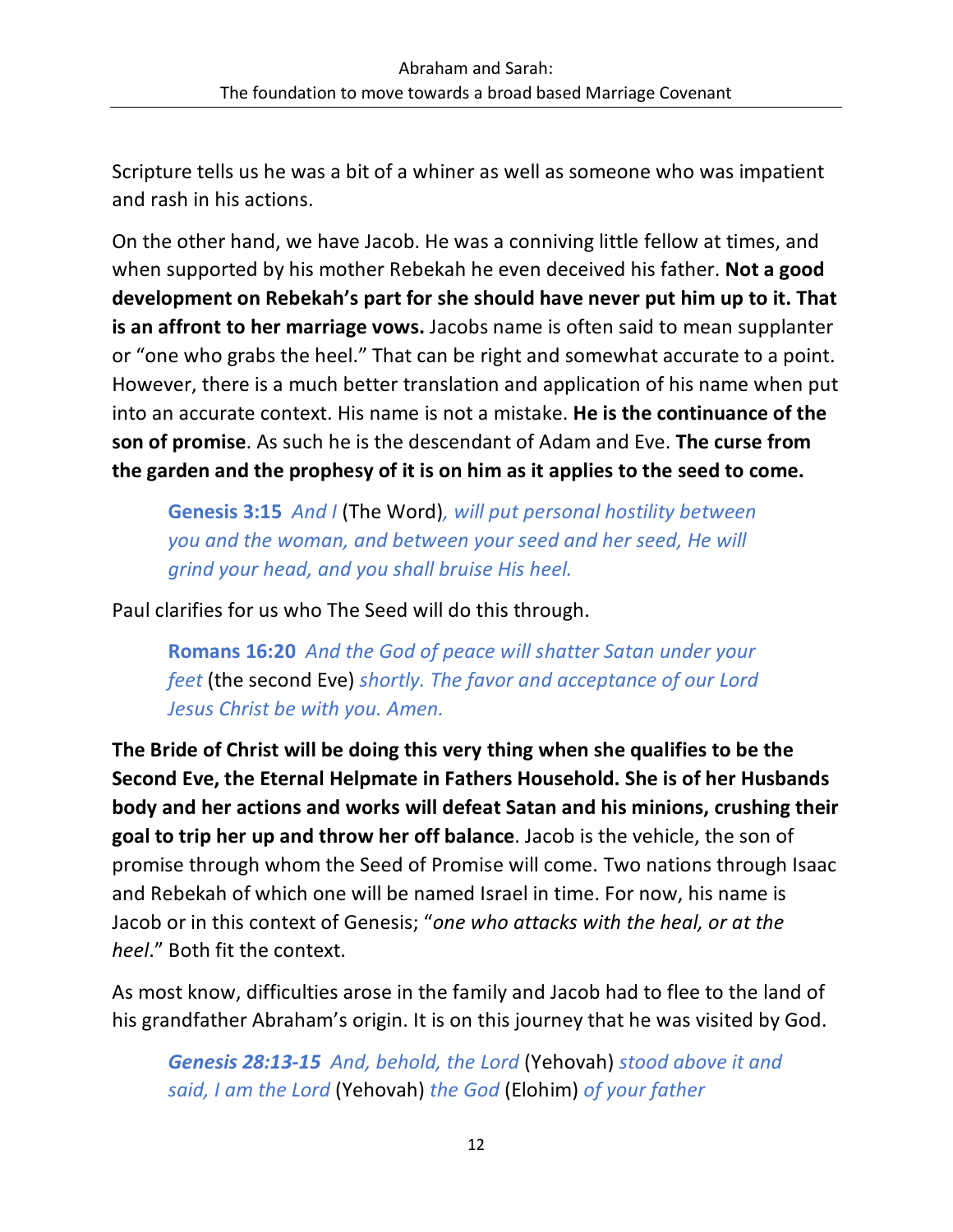*Abraham, and the God* (Elohim) *of Isaac: the land on which you are lying, I will give it to you and to your seed. And you shall be as the dust of the earth,* (in number) *and you shall spread to the west and to the east and to the north and to the south,* (of where they were standing) *and all the families of the earth shall be blessed in you and in your seed.* (We will have lots to say about this later in the Timeline of the Plan) *And behold, I will be with you and will protect and preserve you in every place in which you may go, and will bring you back to this Land; for I will not forsake you until I have surely done that which I have spoken to you.* (Notice the Caveat?)

Here we have Jacob on his journey, to complete the pattern set by Abraham in Isaac as to who would be an acceptable bride for him but only from his kindred, his kind. **This is a pattern set at creation and being extended now to depict who one can marry based on religious and behavioral practices**. Canaanites were filthy in both.

*Genesis 28:6 And Esau saw that Isaac had blessed Jacob, and had sent him away to Padan-aram to take a wife for himself from there. In his blessing he had commanded him saying, you shall not take a wife from the daughters of Canaan.*

Please do not let this go unnoticed. Jacob had to marry from Abraham and Isaacs kindred. This is a law which will follow the three of them into the next big step in the Plan of Salvation, that pertaining to the Nation of Israel. Israel, will not be allowed to marry any Gentile. On the other hand, Esau could not wait to trouble his father and mother by doing so with the first two Canaanite wives and then down the road try to make it right by marrying a daughter of Ishmael. Two nations, two completely different directions.

As Moses told us earlier Jacob would know God in Covenant as Almighty God (Shadday El). Yehovah/The Word reiterated that name in His Covenant promises to Jacob in that He will protect and preserve him. Time moves on and we find Jacob working in servitude to Laban (name means "white" as in a descendant of Shem) for his two daughters. Lots of stuff could be said here about the events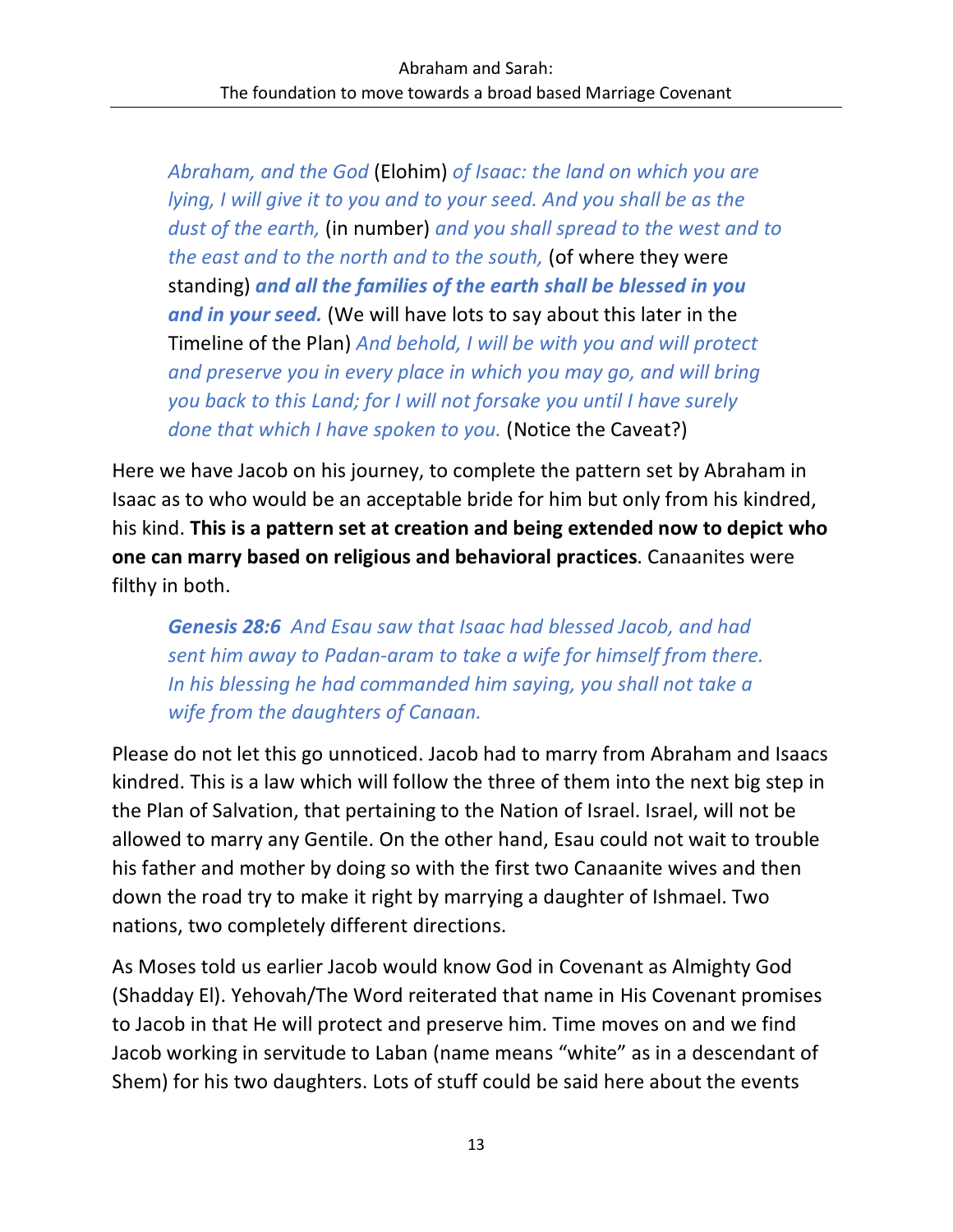during that time but what is important as it pertains to the Plan is that Jacob ended up with 12 sons through two wives and two concubines. His wives' names were Rachel (a traveling ewe), Leah (tired and weary). His concubines' names were Bilhah (timid) and Zilpah (drop or dripping). One can do an interesting study of the sons for characteristics relative to their mother's names.

Now we will move on to the next defining moment in the Timeline of the Plan relevant to Jacob and Yehovah.

*Genesis 32:27-28 And He* (Yehovah/The Word/El) *said to him, what is your name? And he said, Jacob. And He said, your name no longer shall be called Jacob, but Israel, because you have persevered with God* (Elohim) *and with men and have been able to endure.*

Jacob was not a quitter! He had a determined streak in him when dealing with men and with God. So, Jacob returned to Canaan and dwelt near Shechem.

*Genesis 33:19-20 And he bought that part of the field where he had stretched his tent, from the hand of the sons of Hamor, the father of Shechem, for a hundred weighed out pieces of money. And he set up an altar there. And he called it, El of the Elohim of Israel.*

#### **The Family Pattern of Tithes and Offerings**

So why was he building this altar, for what purpose?

*Genesis 31:13 I am the God* (El) *of Bethel* (House of El)*, where you anointed the memorial stone, where you vowed a vow to Me. Now rise up; go out of this land and go back to the land of your kindred.*

So, what had happened there that is relative to him setting up an altar to El outside of Shechem on his own land?

*Genesis 28:19-22 And he called the name of that place, Bethel, yet Luz* (almond tree) *was the prior name of the city. And Jacob vowed a vow, saying, if God* (Elohim) *is with me and keeps me in this way which I am going, and gives me bread to eat, and clothing to wear, and I return in peace to the house of my father, then the Lord*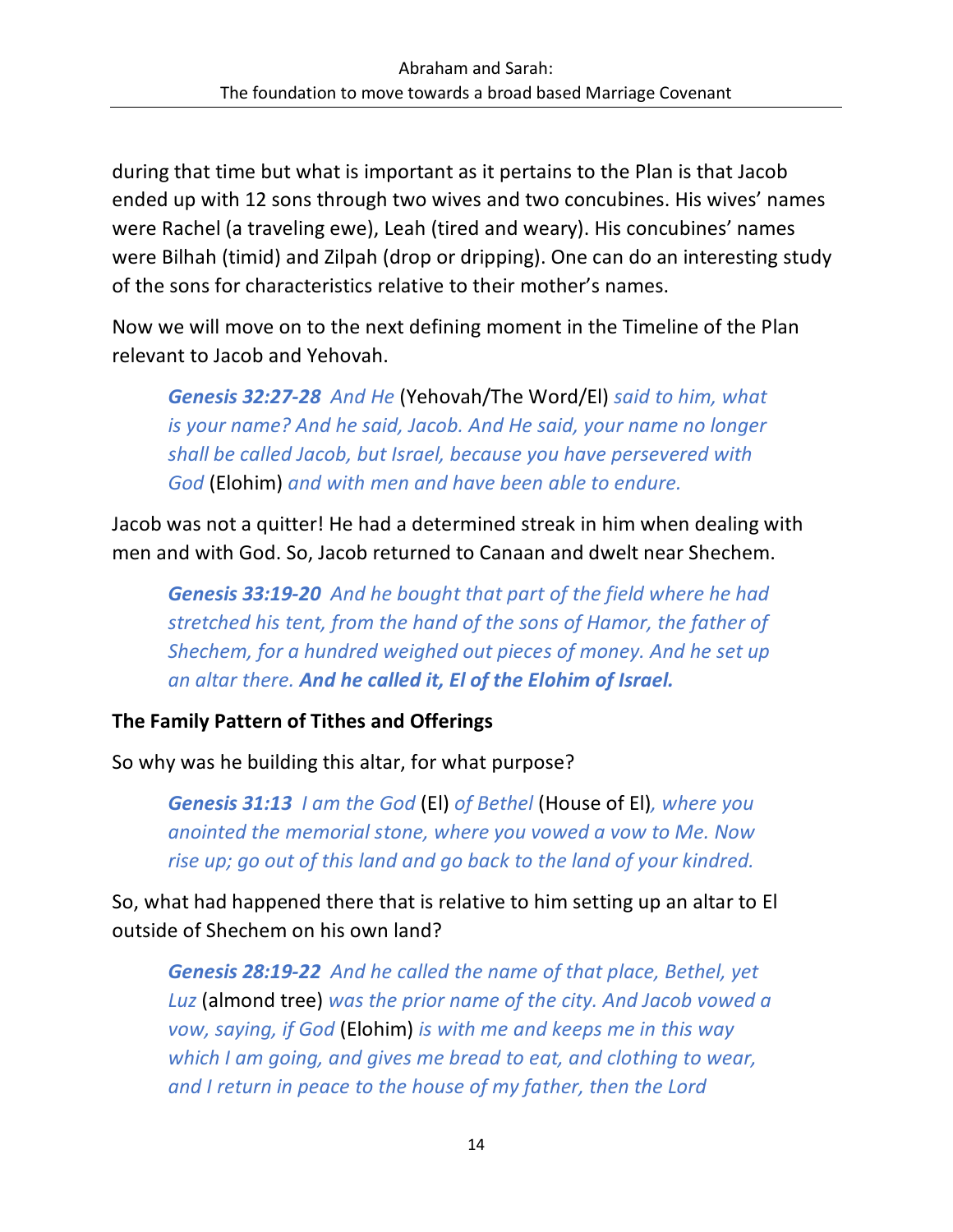(Yehovah) *shall be my God* (Elohim)*, and this stone which I have placed as a memorial location shall become the house of God*  (Elohim)*; and all which you shall give to me, I will tithe the tenth to you.*

So, what did his "tithes of all" consist of? The very same pattern of offerings recorded in the Levitical Laws to come later: from the flocks and herds, and from the fields he harvested. The offerings needed an altar to offer them on. That is, a tenth from all of his increase. This is nothing new. He is just following the household example of Abraham and his father Isaac. Scripture instructs us that Abraham gave a tithe of his increase to God in Genesis 14:18-20. This was important to the family of Abraham and will become a statute in their future growth. So here we read that Jacob picked up this statute in his relationship with God (The Word/Yehovah/El/Shadday El/Adonay Yehovih). This event between Jacob and Yehovah is so important scripture records it for us again

*Genesis 35:1-13 And God* (Elohim) *said to Jacob, rise up, go to Bethel*  (House of El) *and live there. And make an altar to God* (El) *there, who appeared to you when you fled before your brother Esau. And Jacob said to his house, and all those with him* (There will always be a presence of a mixed multitude with Israel) *put away the strange gods*  (elohim) *which are in your midst, and purify yourselves and change your clothing* (Israel does this same thing in the future at Mt Sinai which we will discus later in the Timeline)*. And let us rise up and go up to Bethel. And I will make an altar there to God* (El)*, who answered me in the day of my distress. And He was with me in the way in which I went. And they gave all the strange gods* (elohim) *in their hands to Jacob, and the earrings which were in their ears. And Jacob hid them under the oak which was in Shechem.* (These folks were not on the same page as Jacob had been. He had not extended the rules to his household yet. This will become a recurring pattern in Israel) *And they pulled up and went, and the terror of God* (Elohim) *was on the cities that were around them. They did not pursue the sons of Jacob. And Jacob came to Luz, which is in the land of Canaan, it being*